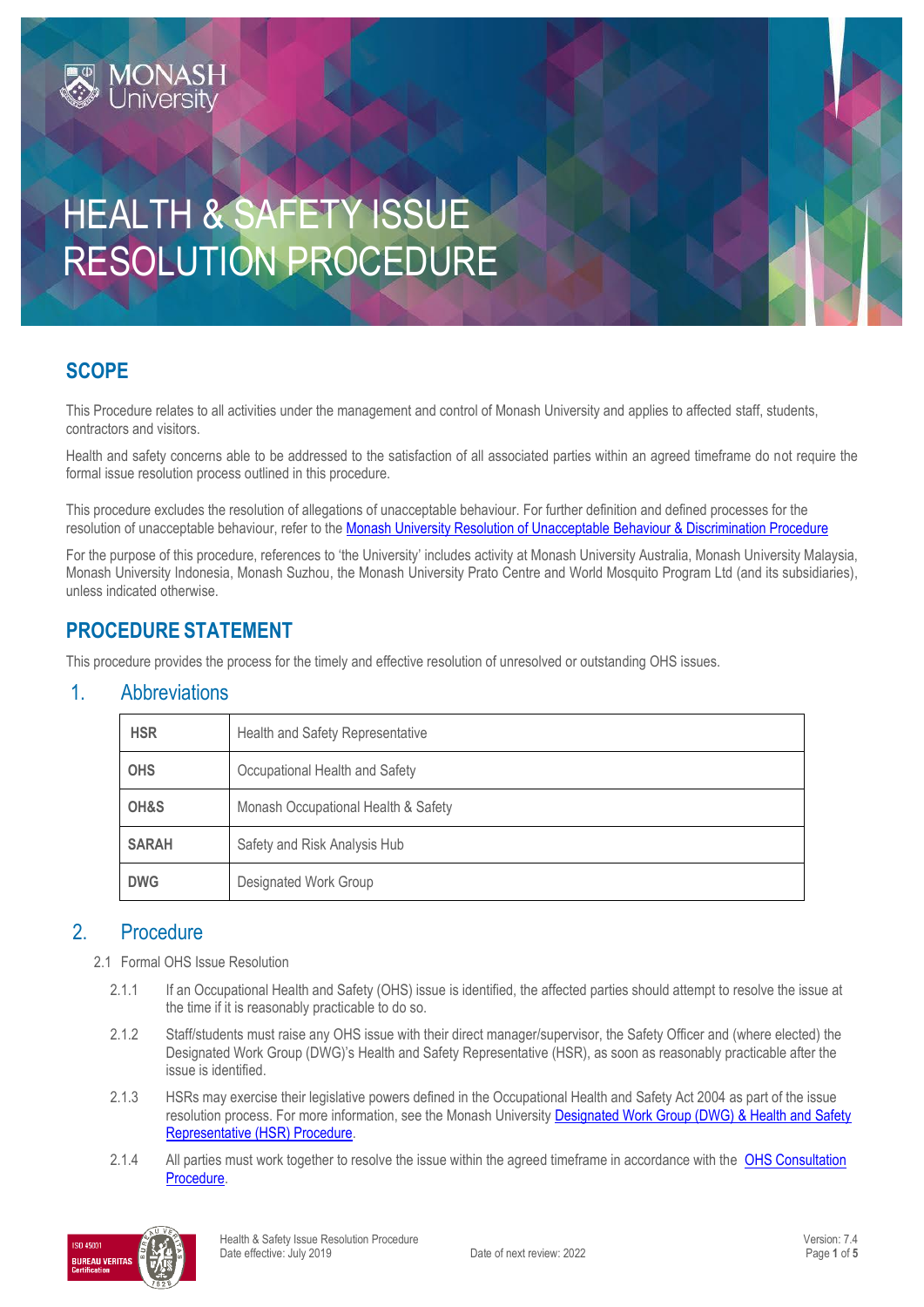- 2.1.5 If the issue cannot be resolved then it should be escalated to the next level of management (typically senior management in the faculty or division).
- 2.1.6 The parties involved in the issue resolution process may contact other internal or external parties for expert advice.
- 2.1.7 If the issue is still not resolved within the agreed timeframe, WorkSafe may be called to assist with resolving the issue.
- 2.1.8 An employer representative must be assigned to oversee completion of all actions in relation to the issue resolution.
- 2.1.9 Details of the issue, the agreed actions to resolve the issue, timeframes and persons responsible for completing action items must be recorded in SARAH in accordance with the [Management of OHS Actions Procedure.](https://publicpolicydms.monash.edu/Monash/documents/1935618)
- 2.1.10 Details of the issue can be reported to the local OHS Committee as per the OHS Roles, Responsibilities and Committees [Procedure.](https://publicpolicydms.monash.edu/Monash/documents/1935644)
- 2.2 Immediate Risk Issue
	- 2.2.1 If the issue is believed to pose an immediate risk to health and safety and it is not appropriate to adopt the process outlined in Section 2.1 due to the nature of the threat and the degree of harm, then a directive to cease work may be given by any party working with, or potentially impacted by the immediate risk.
	- 2.2.2 The person ordering the cessation of work must notify and consult as soon as reasonably practicable, with the area's Supervisor or Manager, Safety Officer and the HSR (where elected).
	- 2.2.3 The Safety Officer, Supervisor or Manager must contact OH&S to inform them of the cease work situation.
	- 2.2.4 Work can recommence only when the immediate risk has been mitigated to the satisfaction of all affected parties.
	- 2.2.5 Details of the issue must be recorded as per 2.1.9.

## 3. Responsibility of Implementation

- 3.1 A comprehensive list of OHS responsibilities is provided in the document [OHS Roles, Responsibilities and Committees Procedure.](https://publicpolicydms.monash.edu/Monash/documents/1935644) A summary of the specific responsibilities relevant to this procedure is provided below.
	- 3.1.1 **Head of Academic/Administrative units (person in control of a workplace):** A head of academic/administrative unit has the overall responsibility for ensuring that issue resolution process is followed. They may delegate this responsibility to a management representative who is authorised to approve changes to a workplace. This is commonly a manager or deputy head.
	- 3.1.2 **Employer Representative:** Oversee and ensure the completion of actions and SARAH documentation to ensure resolution of issues within agreed timeframes.
	- 3.1.3 **Safety Officers and Specialty Officers:** Participate in issue resolution process in accordance with the flow chart. Safety officers may be assigned as the employer representative to oversee the issue resolution process.
	- 3.1.4 **Managers and Supervisors:** Promptly address health and safety issues that are brought to their attention in consultation with those involved or affected and ensure that the issue resolution process is followed. Notify OH&S of any cease work orders.

## 4. Tools

The following tool is associated with this procedure:

[Health and Safety Issue Resolution Poster](https://www.monash.edu/__data/assets/pdf_file/0006/1912623/issue-resolution-poster.pdf) - for OHS Noticeboards

### 5. Records

5.1 For OHS Records document retention please refer to:

[OHS Records Management Procedure](https://publicpolicydms.monash.edu/Monash/documents/1935642)

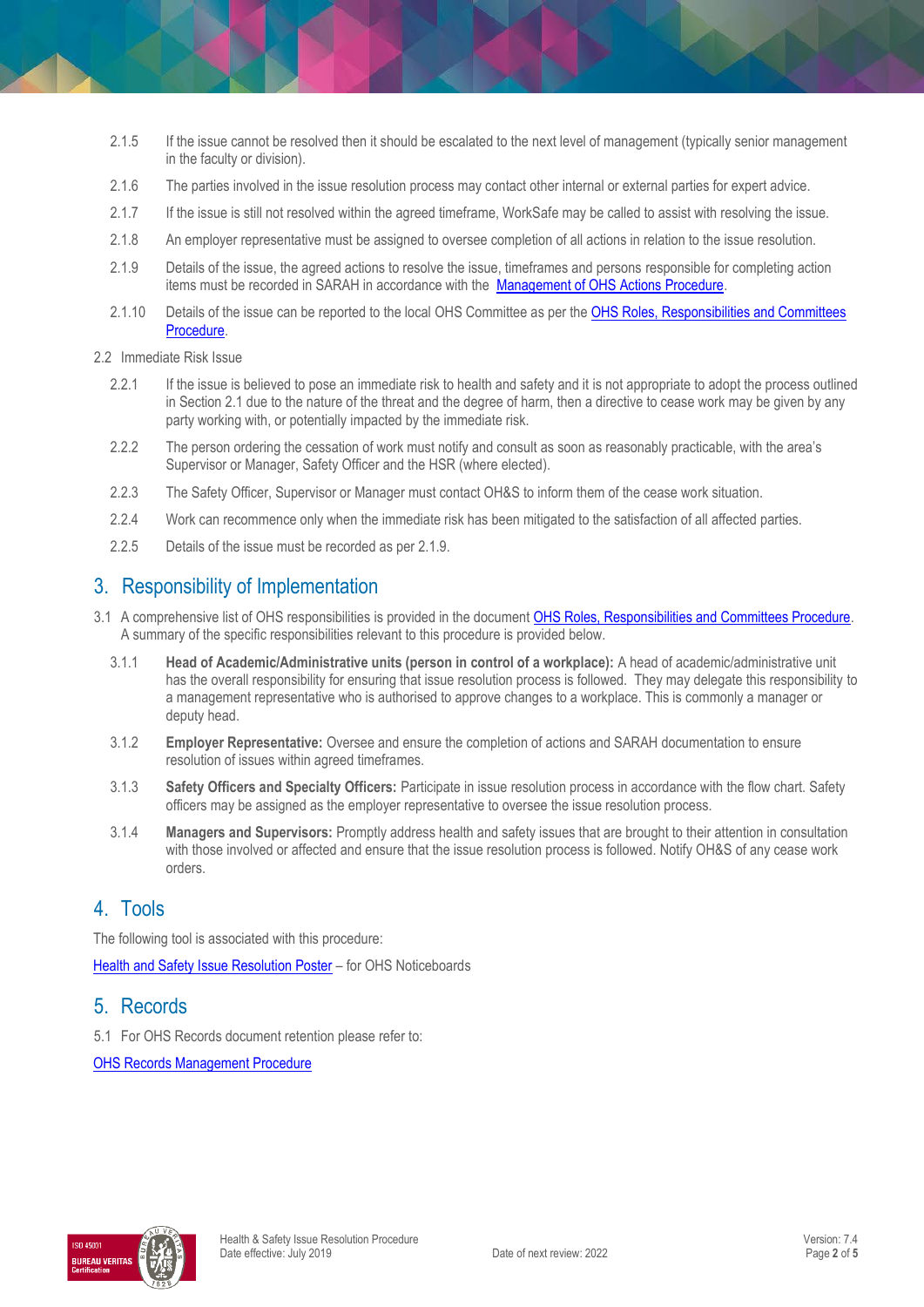# 6. OHS Issue Resolution Flowchart



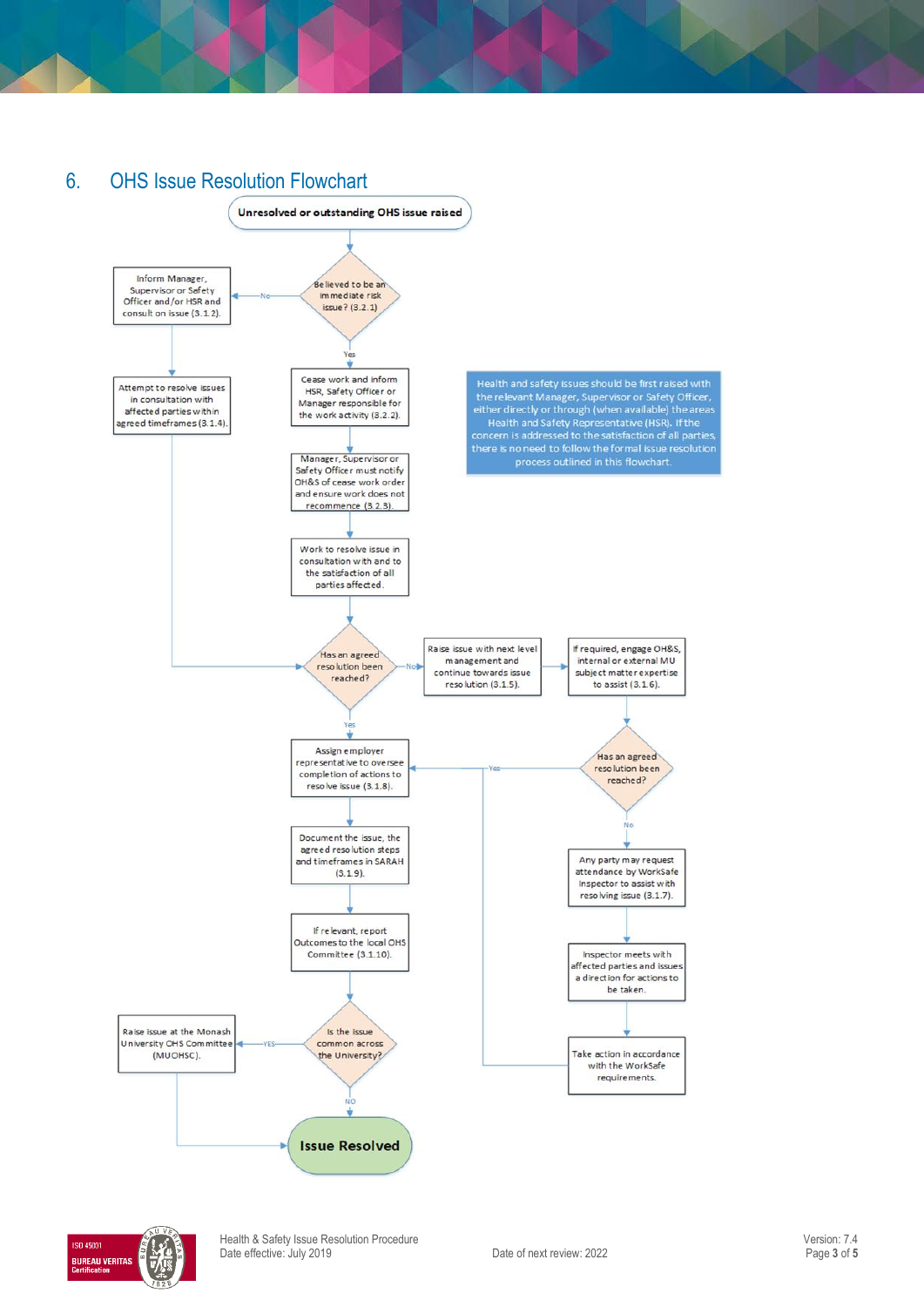## **DEFINITIONS**

A comprehensive list of definitions is provided in the **Definitions tool**. Definitions specific to this procedure are provided below.

| <b>Key word</b>  | <b>Definition</b>                                                                                      |
|------------------|--------------------------------------------------------------------------------------------------------|
| Agreed Timeframe | A time frame that affected parties believe is reasonable under the circumstances to resolve the issue. |

## **GOVERNANCE**

| Parent policy                | <b>OHS&amp;W Policy</b>                                                        |
|------------------------------|--------------------------------------------------------------------------------|
| <b>Supporting procedures</b> | <b>Monash University OHS documents</b>                                         |
|                              | Designated Work Group (DWG) & Health and Safety Representative (HSR) Procedure |
|                              | <b>Management of OHS Actions Procedure</b>                                     |
|                              | <b>OHS Consultation Procedure</b>                                              |
|                              | <b>OHS Records Management Procedure</b>                                        |
|                              | OHS Roles, Responsibilities and Committees Procedure                           |
| <b>Supporting schedules</b>  | N/A                                                                            |
| <b>Associated procedures</b> | <b>Australian and International Standards</b>                                  |
|                              | ISO 45001:2018 Occupational Health and Safety Management Systems               |
|                              | <b>Monash University Procedures</b>                                            |
|                              | Resolution of Unacceptable Behaviour & Discrimination Procedure                |
| <b>Related Legislation</b>   | Occupational Health and Safety Act 2004 (Vic)                                  |
|                              | Occupational Health and Safety Regulations 2017 (Vic)                          |
| Category                     | Operational                                                                    |
| Approval                     | Chief Operating Officer & Senior Vice-President                                |
|                              | 16 July 2019                                                                   |
| Endorsement                  | Monash University OHS Committee                                                |
|                              | 18 June 2019                                                                   |
| Procedure owner              | Health, Safety and Wellbeing Manager                                           |
| Date effective               | <b>July 2019</b>                                                               |
| <b>Review date</b>           | 2022                                                                           |
| <b>Version</b>               | 7.4 (Minor amendments effective 17 December 2021)                              |
| <b>Content enquiries</b>     | ohshelpline@monash.edu                                                         |